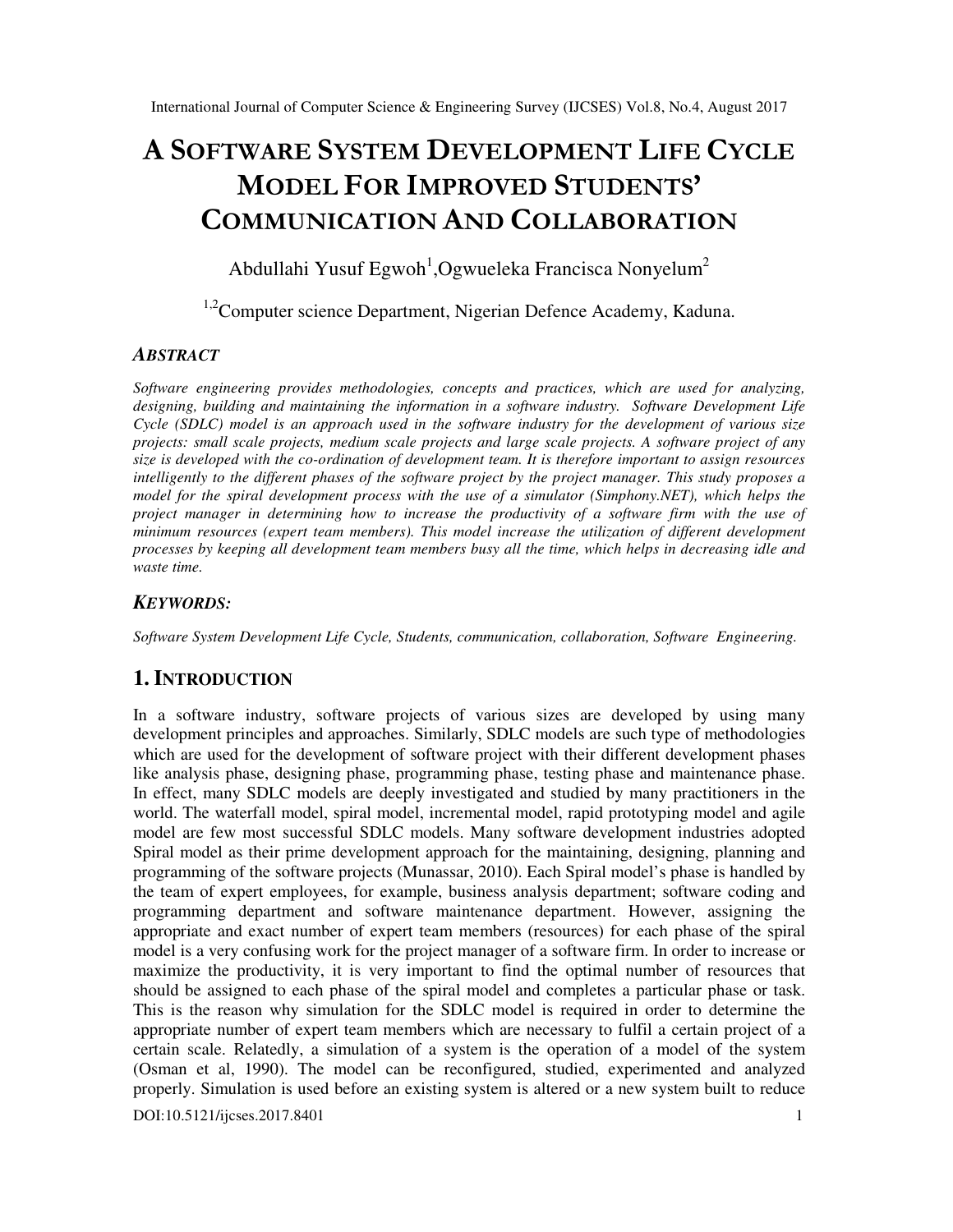the chances of failure, to eliminate unforeseen bottlenecks, to prevent over-utilization of resources, and to optimize the performance.

Software development life cycle (SDLC) is important for the software project success, the good software engineer should have experience and knowledge to prefer one model than another based on the project context. In order to choose the right SDLC model according to the specific concerns and requirements of the project.

In this paper, we will explore the different types of models, merits and demerits and when to use them.

# **2. TYPES OF SOFTWARE DEVELOPING LIFE CYCLES (SDLC)**

# **2.1 WATERFALL MODEL**

The waterfall model is a linear sequential flow in which progress is seen as flowing steadily downwards (like a waterfall) through the phases of software implementation. This means that any phase in the development process begins only if the previous phase is complete. The waterfall approach does not define the process to go back to the previous phase to handle changes in requirement. The waterfall approach is the earliest approach and most widely known that was used for software development. Projects which not focus on changing the needed requirements. For example, projects initiated from request for proposals (RFPs), the customer has a very clear documented requirements (Melsatar, 2012).

# **2.2 V-SHAPED MODE**

It is an extension of the waterfall model. Instead of moving down in a linear way, the process steps are bent upwards after the implementation and coding phase, to form the typical V shape. The major difference between v-shaped model and waterfall model is the early test planning in the v-shaped model. Software requirements clearly defined and known, Software development technologies and tools is well-known (Melsatar, 2012).

# **2.3 PROTOTYPING MODEL**

It refers to the activity of creating prototypes of software applications, for example, incomplete versions of the software program being developed. It is an activity that can occur in software development. It is used to visualize some component of the software to limit the gap of misunderstanding the customer requirements by the development team. This also will reduce the iterations which may occur in waterfall approach and hard to be implemented due to the inflexibility of the waterfall approach. So, when the final prototype is developed, the requirement is considered to be frozen. It has some types, such as throwaway prototyping.

Prototypes that are eventually discarded rather than becoming a part of the finally delivered software

- Evolutionary prototyping: Prototypes that evolve into the final system through an iterative incorporation of user feedback.
- Incremental prototyping: The final product is built as separate prototypes. At the end, the separate prototypes are merged in an overall design.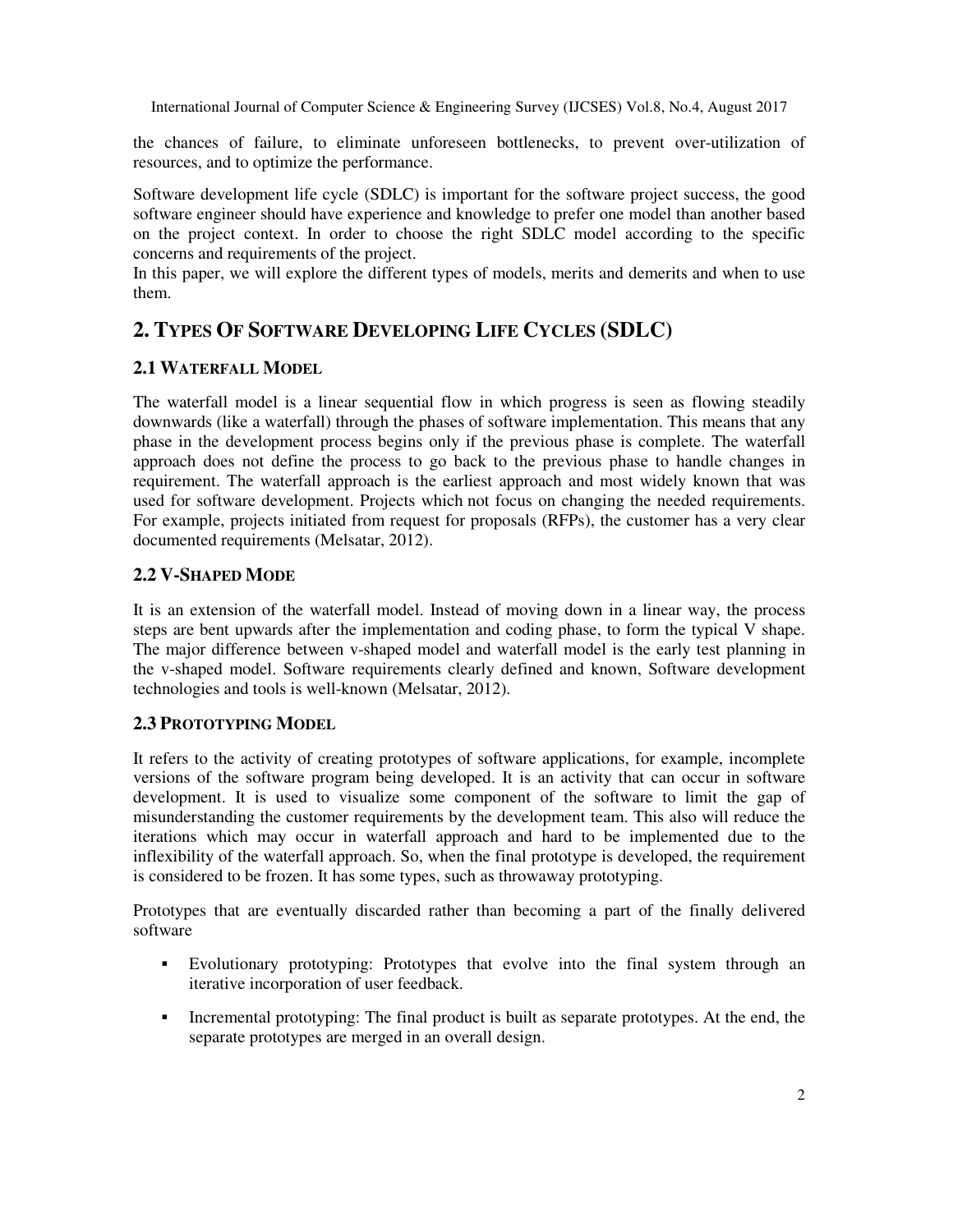Extreme prototyping: Mainly used at web applications. Basically, it breaks down web development into three phases, each one based on the preceding one. The first phase is a static prototype that consists mainly of HTML pages. In the second phase, the screens are programmed and fully functional using a simulated services layer. In the third phase, the services are implemented. This process can be used with any software developing life cycle model. This shall be chosen when you are developing a system of user interactions. So, if the system does not have user interactions, such a system does some calculations which have no prototypes (Melsatar, 2012).

# **2.4 SPIRAL MODEL (SDM)**

It is combining elements of both design and prototyping-in-stages, in an effort to combine advantages of top-down and bottom-up concepts. This model of development combines the features of the prototyping model and the waterfall model. The spiral model is favoured for large, expensive and complicated projects. This model uses many of the same phases as the waterfall model, in essentially the same order, separated by planning, risk assessment, and the building of prototypes and simulations. It is used in the large applications and systems which built-in small phases or segments (Melsatar, 2012).

# **2.5 ITERATIVE AND INCREMENTAL MODEL**

It is developed to overcome the weaknesses of the waterfall model. It starts with an initial planning and ends with deployment with the cyclic interactions in between. The basic idea behind this method is to develop a system through repeated cycles (iterative) and in smaller portions at a time (incremental), allowing software developers to take advantage of what was learned during the development of earlier parts or versions of the system. It consists of mini waterfalls. It is used in shrink-wrap application and large system which built-in small phases or segments. Also, can be used in a system has separated components. We can start with the budget module as a first iteration and then with inventory module and so forth (Melsatar, 2012).

# **2.6 EXTREME PROGRAMMING (AGILE MODEL)**

It is based on iterative and incremental development, where requirements and solutions evolve through collaboration between cross-functional teams. It can be used with any type of the project, but it needs more engagement from the customer and to be interactive. Also, it can be used when the customer needs to have some functional requirement ready in less than three weeks and the requirements are not clear enough (Melsatar, 2012).

# **3. REVIEW OF RELATED LITERATURE**

Cohen et al (2010) proposed and evaluated a SDLC model which by the use of communication and collaboration among stakeholders, improved system implementation was successfully achieved. In Goparaju et al (2012), the author focused on the productivity measurements of software development team and provides techniques and models to measure the productivity. Balci (1990) provided guidelines for conducting a successful simulation study. For the complete life cycle composed of ten (10) phases, thirteen (13) credibility assessment stages and ten (10) processes. Chi (1997) introduced the Software Engineering Process Simulation (SEPS) model for the dynamic simulation of the software project development process. SEPS is a planning tool to inspect agenda, trade-offs of cost, functionality and to test the implications of different managerial strategies on a project's outcome. Youssef (2012) made a simulation model for the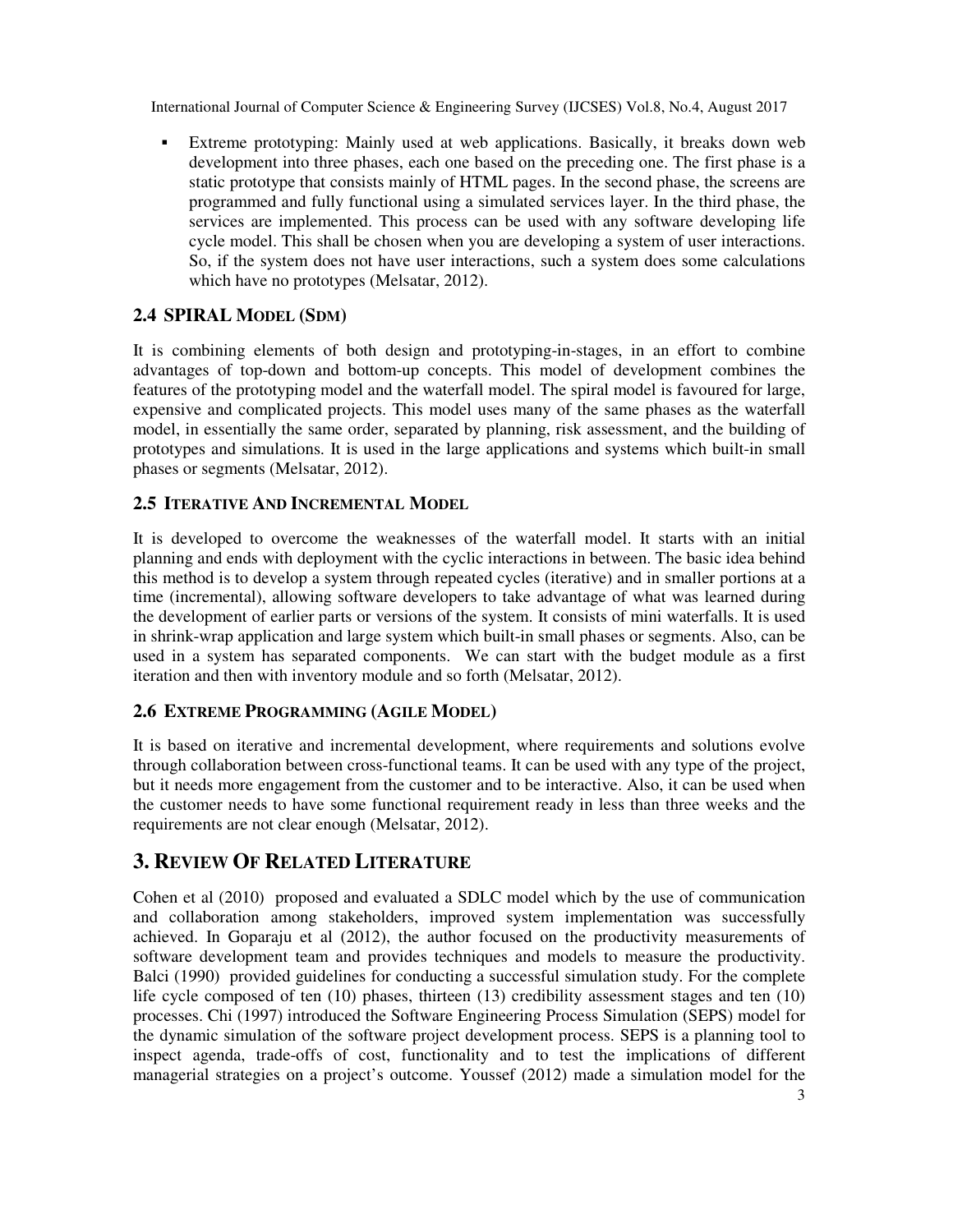Waterfall development process. This model is built using the Simphony.NET simulation tool. In this paper author's part is to help project managers in determining how to attain the maximum productivity with the minimum number of hours, expenses and workers. In Prakriti et al (2013), the authors made a comparative study between iterative waterfall and incremental software development life cycle model for improving the resources using the Simphony.NET simulation tool. All the phases consisted in the iterative waterfall and incremental model are simulated.

# **4. MOTIVATION AND PROBLEM DEFINITION**

In 2012, an empirical study Rupa (2012) was made in an Indian software firm. According to this study, as shown in Table 1. There were many factors which play an important role in the selection of SDLC model. One of the most important factors in this study is team size. As we know a particular software industry has software development team, the team members depends on each other and works in co- ordination. The Standish group conducted a deep investigation about this problem and shows that many software projects do not deliver on budget, on time and as expected by the customer. The main reason behind this is the assignment of expert team members unintelligently to the various phases of the SDLC models. For this reason, some phases of the process model may stay idle, while other may be delayed, due to the insufficient number of resources. The proposed simulation model for Spiral SDLC helps the project manager in determining how to increase the productivity of a software firm with the use of minimum resources (Roger, 2001). This model increase the utilization of different processes by keeping all development team members busy all the time, which help in decrease idle and waste time.

| S.no | Notation used | Name of Factor                           |  |
|------|---------------|------------------------------------------|--|
|      | F1            | Type of project                          |  |
| 2    | F2            | Size of project                          |  |
| 3    | F3            | Duration of project                      |  |
| 4    | F4            | Complexity of project                    |  |
| 5    | F5            | Type and level of Expected risk          |  |
| 6    | F6            | Understanding level of user requirements |  |
| 7    | F7            | Understanding level of application areas |  |
| 8    | F8            | Involvement of customer                  |  |
| 9    | F9            | Developer's experience                   |  |
| 10   | F10           | Team size                                |  |
| 11   | F11           | Man machine interaction                  |  |
| 12   | F12           | Availability of technology and tools     |  |

Table 1: Factors affecting the software industry (Sonia et al, 2015)

#### **4.1 STUDENTS COMMUNICATION AND COLLABORATION MODEL**

Students use digital media and environments to communicate and work collaboratively, including at a distance, to support individual learning and contribute to the learning of others. Students: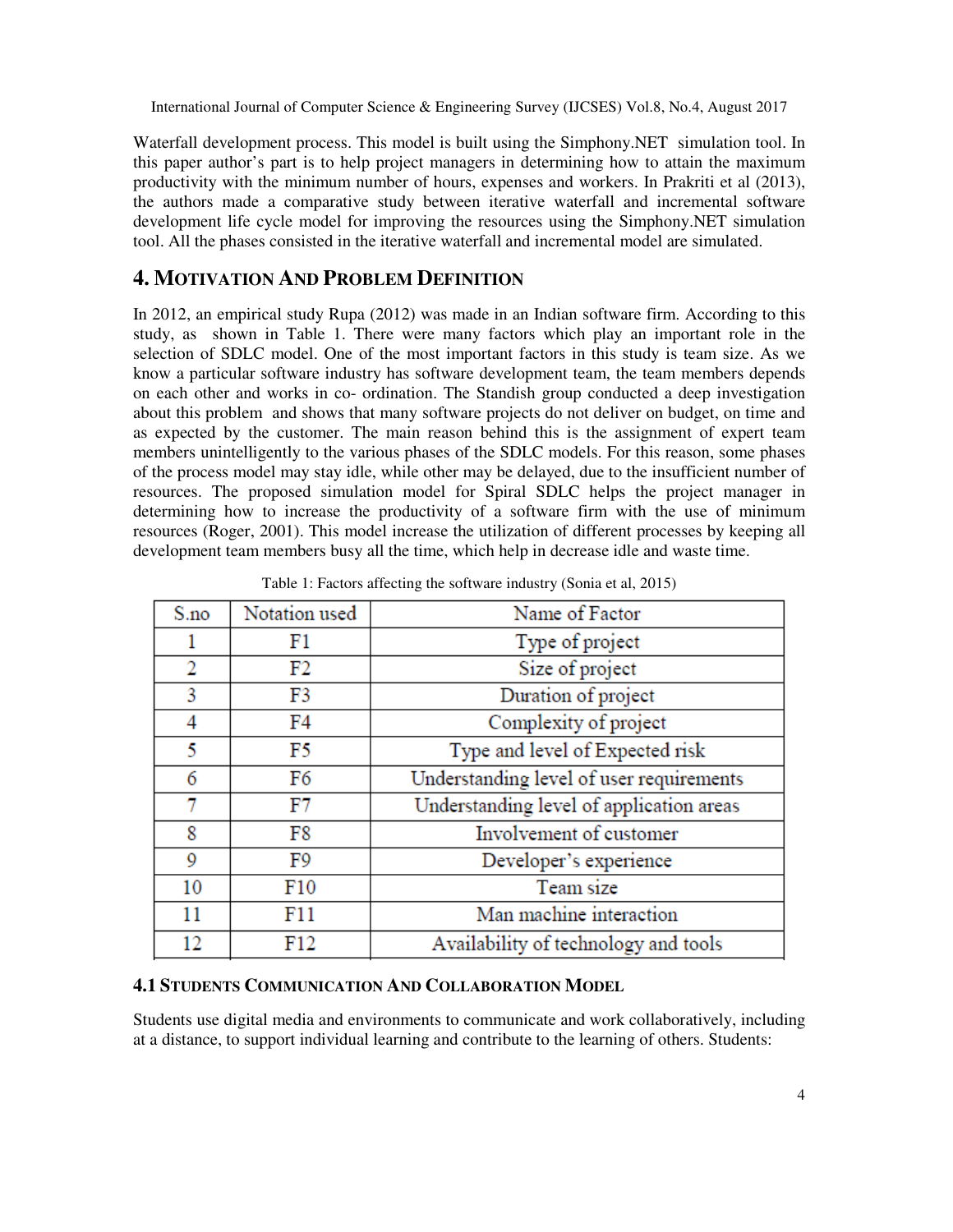- a. Interact, collaborate, and publish with peers, experts, or others employing a variety of digital environments and media.
- b. Communicate information and ideas effectively to multiple audiences using a variety of media and formats.
- c. Develop cultural understanding and global awareness by engaging with learners of other cultures.
- d. Contribute to project teams to produce original works or solve problems.

Students need to develop these skills both online and face-to-face in order to compete and lead in the 21st century. By using Edmodo to create a student personal learning network (PLN), students take tremendous strides toward meeting and exceeding this standard. Students have used Edmodo to communicate with one another, share class data and help each other on homework. The best part of our Edmodo PLN is that it often breaks the face-to-face social boundaries that sometimes hinder effective collaboration. Students communicate and collaborate with peers that they would not normally interact with or, in some cases, people they never met. It allow an increase in students giving positive feedback, encouragement, and support to one another.

One of favourite features of Edmodo is the ability to form small groups within your class. This feature have been used in many different ways to get students to engage with their peers and truly collaborate with one another on projects or ideas. Work on team building skills and the students are required to work together on inquiry based labs and projects. The feature in Edmodo has allowed students to have a space to share their ideas, lab data, and continue their discussions beyond the classroom. It is especially helpful when students are working on group projects and need a place to share documents, answer questions, or discuss a presentation.

Before using Edmodo, students had to rely on class time to communicate with one another. When students needed to get in touch with classmates, they typically used email, texting, or other social networking sites. The advantage of using Edmodo is that it keeps student communication in one place and allows the teacher to be a part of the conversation. Students also work more efficiently and they are more willing to share their documents and ideas with the whole group. The best part is that the project manager will be able to track their progress and virtually meet with them too when needed. This interaction often led to greater understanding of content, effective collaboration, and higher quality projects and ideas.

#### **4.2 COMPUTATION SPECIFICATION**

The Spiral model which moves in clock-wise direction and the final product is delivered in many incremental iterations. For the simulation of Spiral SDLC model, following specification are made: A feedback loop is used in order to include the probability of failure concept, We can use the Symphony.NET tool with the spiral model to determine the optimized expert team members, we can deliver the complete software product in five (5) increments of the spiral simulation model. And for each increment of the simulation model, necessary and optimal resources can be determined.

 The software projects arrive randomly in a software firm. We divide the projects into three types: (a) Small Scale Projects (b) Medium Scale Projects and (c) Large Scale Projects. 60% projects are small scale projects, 30% projects are medium scale projects and 10% projects are large scale projects. The projects arrive randomly and the inter-arrival time of software project is fixed by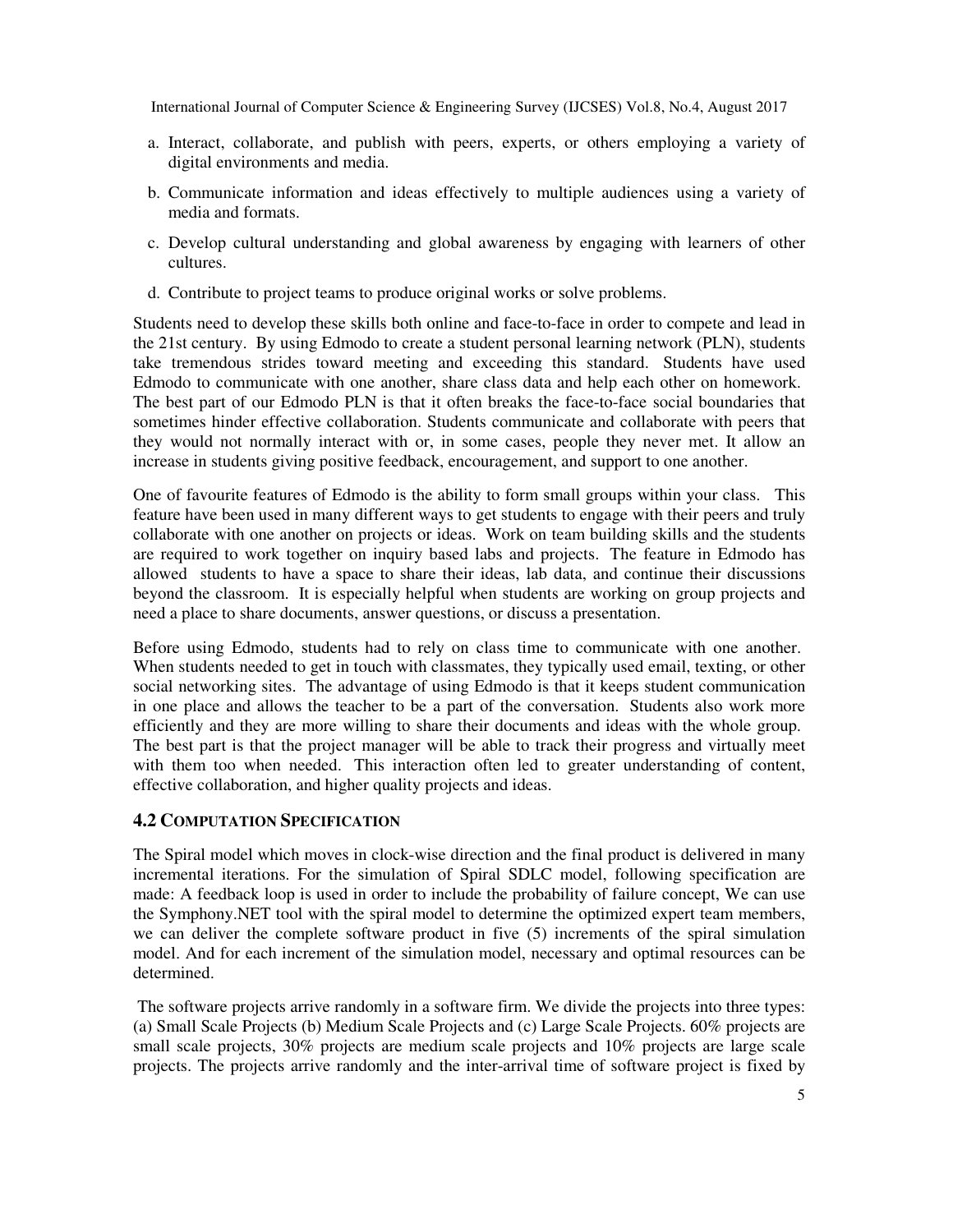using triangular distribution function. The minimum arrival time of a software project is 20 days, maximum time is 40 days and the average time is 30 days. Mathematically, as in equation (1)

$$
f(x|a,b,c) = \begin{cases} 0 & \text{for } x < 20\\ \frac{2(x-a)}{(b-a)(c-a)} & \text{for } 20 \le x < 30\\ \frac{2}{b-a} & \text{for } x = 30\\ \frac{2(b-x)}{(b-a)(b-c)} & \text{for } 30 < x \le 40\\ 0 & \text{for } 40 < x \end{cases}
$$
(1)

The Spiral model uses five SDLC phases and the number of available expert team member for each phase, at the software firm are:15 business analyst, 20 business designer, 30 business programmer, 35 business tester, 15 business maintenance men.

The following combinations of employees are present in software industry:

- 1. Small-scale software projects require 1 business analyst, 2 business designer, 3 business programmer, 4 business tester and 2 business maintenance.
- 2. Medium scale software projects require 7 business analyst, 10 business designers, 15 business programmers, 25 business testers and 10 business maintenance.
- 3. Large scale software projects require 15 business analysts, 20 business designer, 30 business programmers, 35 business testers and 15 business maintenance men.

The time duration of each phase of the model to be completed is defined as follows:

#### **A. For small scale projects**

1. The lower limit of 2 days, upper limits of 3 days with uniform distribution are for business analysis phase as in equation (2):

$$
f(x) = \begin{cases} \frac{1}{b-a} & \text{for } 2 \le x \le 3\\ 0 & \text{for } x < 2 \text{ or } x > 3 \end{cases}
$$
 (2)

- 2. The time duration for designing phase is simulated by using exponential distribution, with  $mean = 2$ .
- 3. The time duration for programming phase is simulated by using exponential distribution, with mean  $= 4$ .
- 4. The lower limit of 6 days and an upper limit of 10 days with uniform distribution are for business testing phase as in equation (3):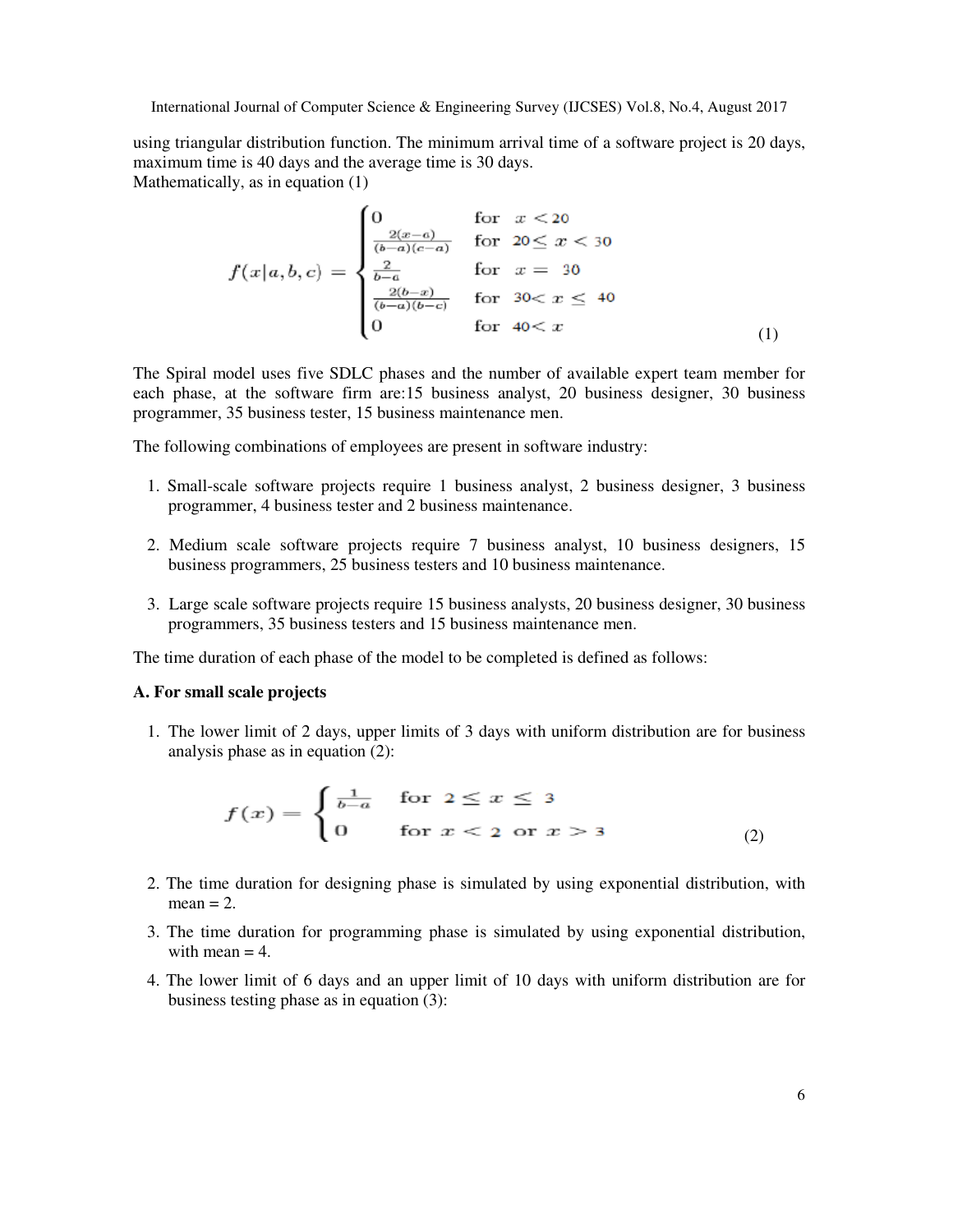$$
f(x) = \begin{cases} \frac{1}{b-a} & \text{for } 6 \le x \le 10\\ 0 & \text{for } x < 6 \text{ or } x > 10 \end{cases} \tag{3}
$$

5. The lower limit of 2 days and an upper limit of 3 days with uniform distribution are for business maintenance phase. The equation is same as equation (2).

#### **B. For medium scale projects**

1. The lower limit of 5 days, upper limit of 10 days with uniform distribution are for business analysis phase as in equation (4):

$$
f(x) = \begin{cases} \frac{1}{b-a} & \text{for } 5 \le x \le 10 \\ 0 & \text{for } x < 5 \text{ or } x > 10 \end{cases} \tag{4}
$$

- 2. The duration (time) for designing phase is simulated by using exponential distribution, with  $mean = 8$ .
- 3. The duration (time) for programming phase is simulated by using exponential distribution, with mean  $= 15$ .
- 4. The lower limit of 10 days and an upper limit of 20 days with uniform distribution are for business testing phase as in equation (5):

$$
f(x) = \begin{cases} \frac{1}{b-a} & \text{for } 10 \le x \le 20 \\ 0 & \text{for } x < 10 \text{ or } x > 20 \end{cases}
$$
(5)

5. The lower limit of 7 days and an upper limit of 10 days with uniform distribution are for business maintenance phase as in equation (6):

$$
f(x) = \begin{cases} \frac{1}{b-a} & \text{for } 7 \le x \le 10 \\ 0 & \text{for } x < 7 \text{ or } x > 10 \end{cases} \tag{6}
$$

#### **C. For large scale projects**

- 1. The lower limit of 10 days and an upper limit of 20 days with uniform distribution are for business analysis phase. The equation is same as equation (5).
- 2. The time duration for designing phase is simulated by using exponential distribution, with mean  $= 25$ .
- 3. The time duration for programming phase is simulated by using exponential distribution, with mean  $= 35$ .
- 4. The lower limit of 30 days and an upper limit of 35 days with uniform distribution are for business testing phase as in equation (7):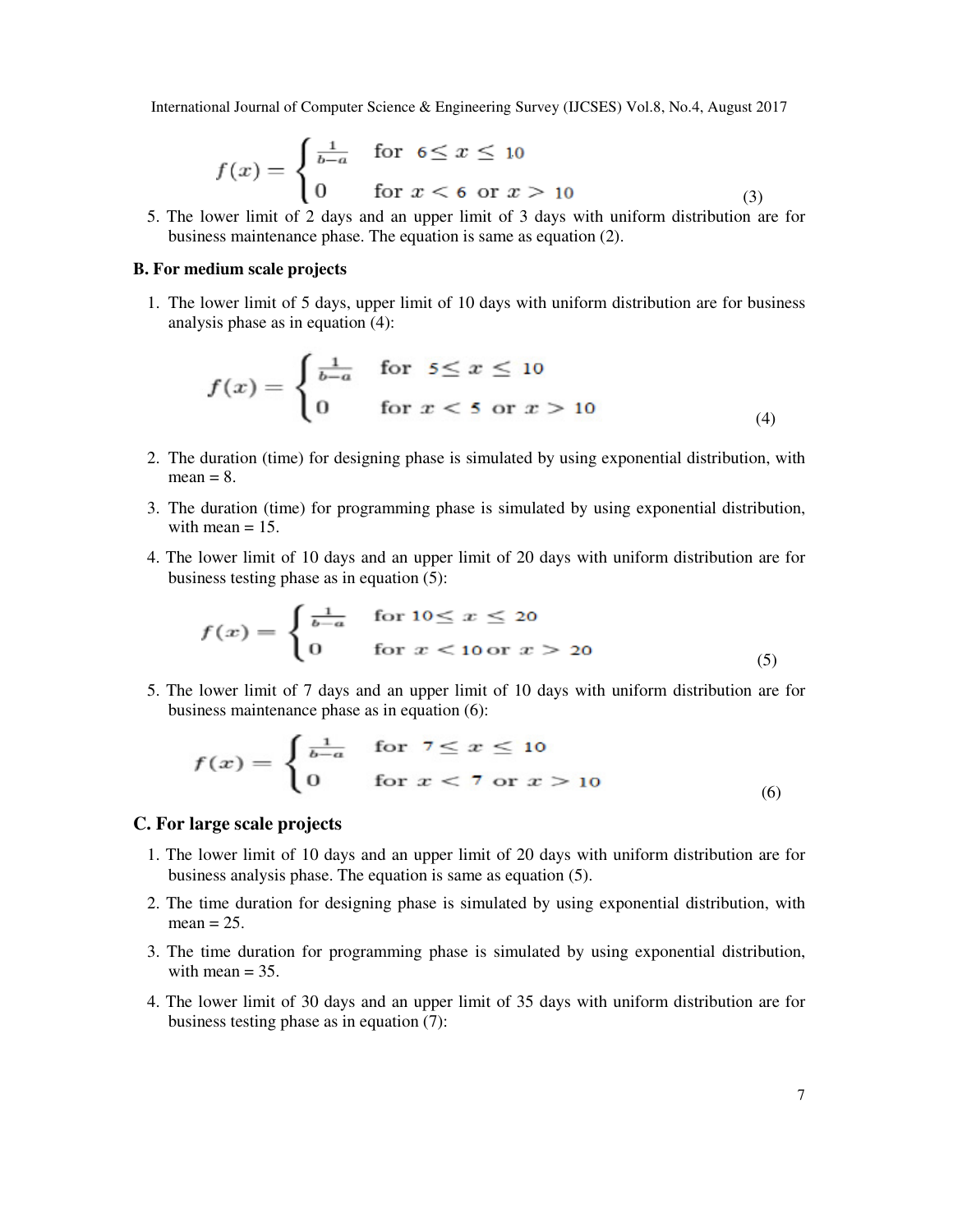$$
f(x) = \begin{cases} \frac{1}{b-a} & \text{for } 30 \le x \le 35\\ 0 & \text{for } x < 30 \text{ or } x > 35 \end{cases} \tag{7}
$$

5. The lower limit of 15 days and an upper limit of 20 days with uniform distribution are for business maintenance phase as in equation (8):

$$
f(x) = \begin{cases} \frac{1}{b-a} & \text{for } 15 \le x \le 20 \\ 0 & \text{for } x < 15 \text{ or } x > 20 \end{cases}
$$
 (8)

 Each phase of the model, for different size projects upon completion show the following probability of having an error: for small scale project =  $5\%$ , for medium scale project =  $10\%$  and for large scale project =  $35\%$ .

# **5. THE SIMULATION MODEL FOR SPIRAL SDLC**

The proposed model consists of many modeling elements like capture, release, task, file, counter and resource. For this model resources are the expert team members assigned on different phases of the spiral model. The simulation model for different phases of Spiral model is shown in Figure.1



Figure 1 Simulation model for small scale projects (Sonia et al, 2015)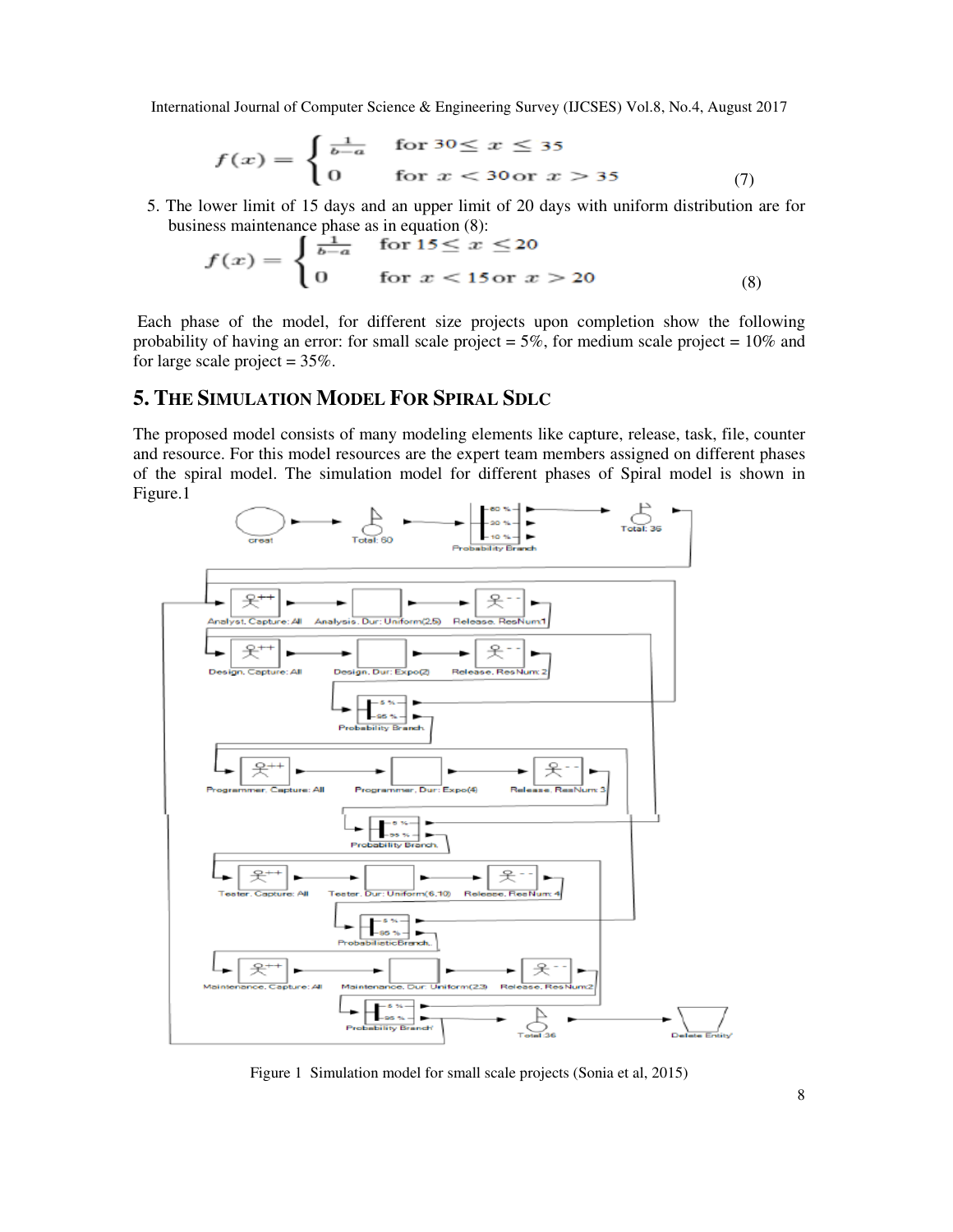At very beginning of the model, a counter element counts the total number of projects received. At the end of the simulation model another counter counts the number of delivered projects. There are total of 60 projects arrive randomly in a software firm. A probabilistic branch element exists at beginning of the model with 3 core branches: branch 1 shows that 60% projects are of small scale, branch 2 shows that 30% projects are of medium scale and branch 3 shows that  $10\%$ projects are of large scale. Each phase of the model is modelled with a capture element and a release element. The capture element links a specific resource to a specific task and the release modelling element releases the resources (expert team members) from the task element when it is completed.

#### **5.1 SIMULATION RESULTS & ANALYSIS**

#### **A. Statistics obtained for simulating the spiral model**

Using the symphony.NET environment, we execute the simulation model five (5) times with 60 incoming projects. Following Table.2 and Table.3 shows the statistics obtained after running the model including average mean of the number projects delivered and the average utilization for each phase, for each increment of different scale projects.

| Type of projects<br>delivered | Number of<br>projects | Average Mean |
|-------------------------------|-----------------------|--------------|
| Small scale project           | 50                    | 52.765       |
| Medium scale project          |                       | 50.765       |
| Large scale project           |                       | 46.765       |

Table.2 The Average Mean for the simulation model (Sonia et al, 2015)

Table.3 The Average Utilization for different scale projects (Sonia et al, 2015)

| Resource        | Average utilization for: |                       |                      |  |  |
|-----------------|--------------------------|-----------------------|----------------------|--|--|
| name            | Small scale projects     | Medium scale projects | Large scale projects |  |  |
| <b>Business</b> | 35.8%                    | 18.4%                 | 26.0%                |  |  |
| Analyst         |                          |                       |                      |  |  |
| <b>Business</b> | 34.7%                    | 18.1%                 | 26.1%                |  |  |
| designer        |                          |                       |                      |  |  |
| <b>Business</b> | 33.6%                    | 16.2%                 | 26.3%                |  |  |
| programmer      |                          |                       |                      |  |  |
| <b>Business</b> | 34.7%                    | 18.1%                 | 25.7%                |  |  |
| tester          |                          |                       |                      |  |  |
| <b>Business</b> | 34.2%                    | 15.6%                 | 25.6%                |  |  |
| maintenance     |                          |                       |                      |  |  |